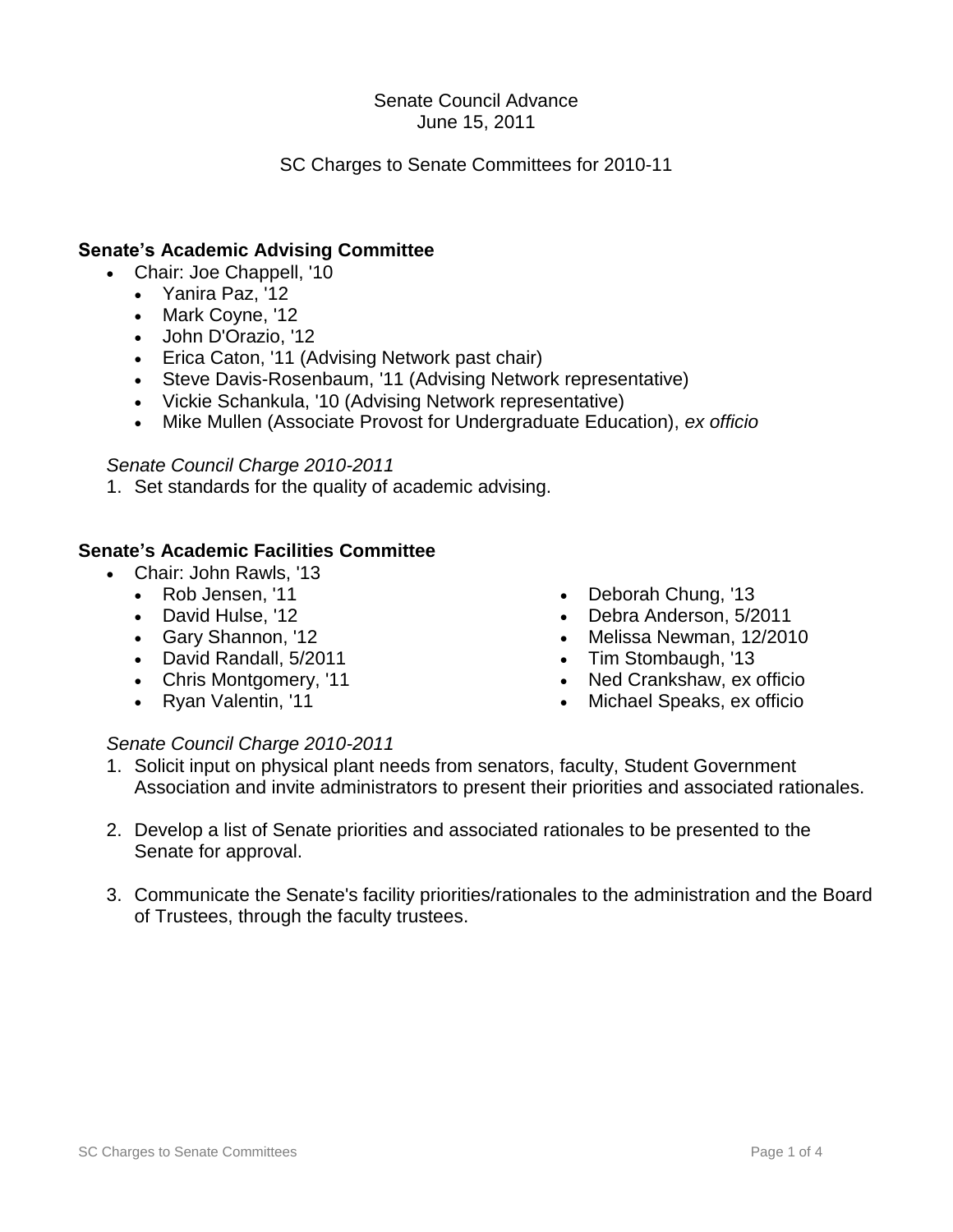# **Senate's Admissions and Academic Standards Committee**

- Chair: Alison Davis, '13
	- Alan Nadel, '11
	- Christopher Feddock, '12
- Raphael Finkel, '13
- Lee Meyer, '13

• Carl Lee, '12

# *Senate Council Charge 2010-2011*

- 1. Offer proactive responses to pending legislation concerning admissions and academic standards. Work with COSFL (Coalition of Senate and Faculty Leadership), a statewide group of university faculty leaders on issues of local and regional interest. (SC members asked that this committee's chair be added to the COSFL listserv.
- 2. Review program criteria and standards, and admission, probation and suspension policies. Determine how such policies in one college affect other colleges.
- 3. Review the issue of transfer credit and how its impact can be measured. Identify courses that have been approved in the past for transfer credit and determine how they are reviewed for transfer credit.

# **Senate's Academic Planning and Priorities Committee**

- Chair: Walter Ferrier, '13
	- Randall Roorda, '11
	- Tim Gorringe, '11
	- Vershawn Young, '11
	- Richard Sutphen, '12
- Doug Harrison, '12
- Joe Conigliaro, '13
- Melanie Hardin-Pierce, '13
- Eric Bensadoun, '13

- 1. Develop a mechanism to communicate with faculty and staff and offer faculty the opportunity to weigh in on priorities.
- 2. Proactively meet, with the SC Chair, with the President regarding growth and development, and with the Provost regarding academic issues.
- 3. Identify a liaison to the Provost-run University Committee on Academic Planning and Priorities) (UCAPP). This individual, as well as the SC Chair (who is an ex officio UCAPP member) can provide updates to the SC and Senate.
- 4. Identify funding for programmatic forums for faculty.
- 5. Investigate the possibility of establishing an awards program by the faculty, for the faculty.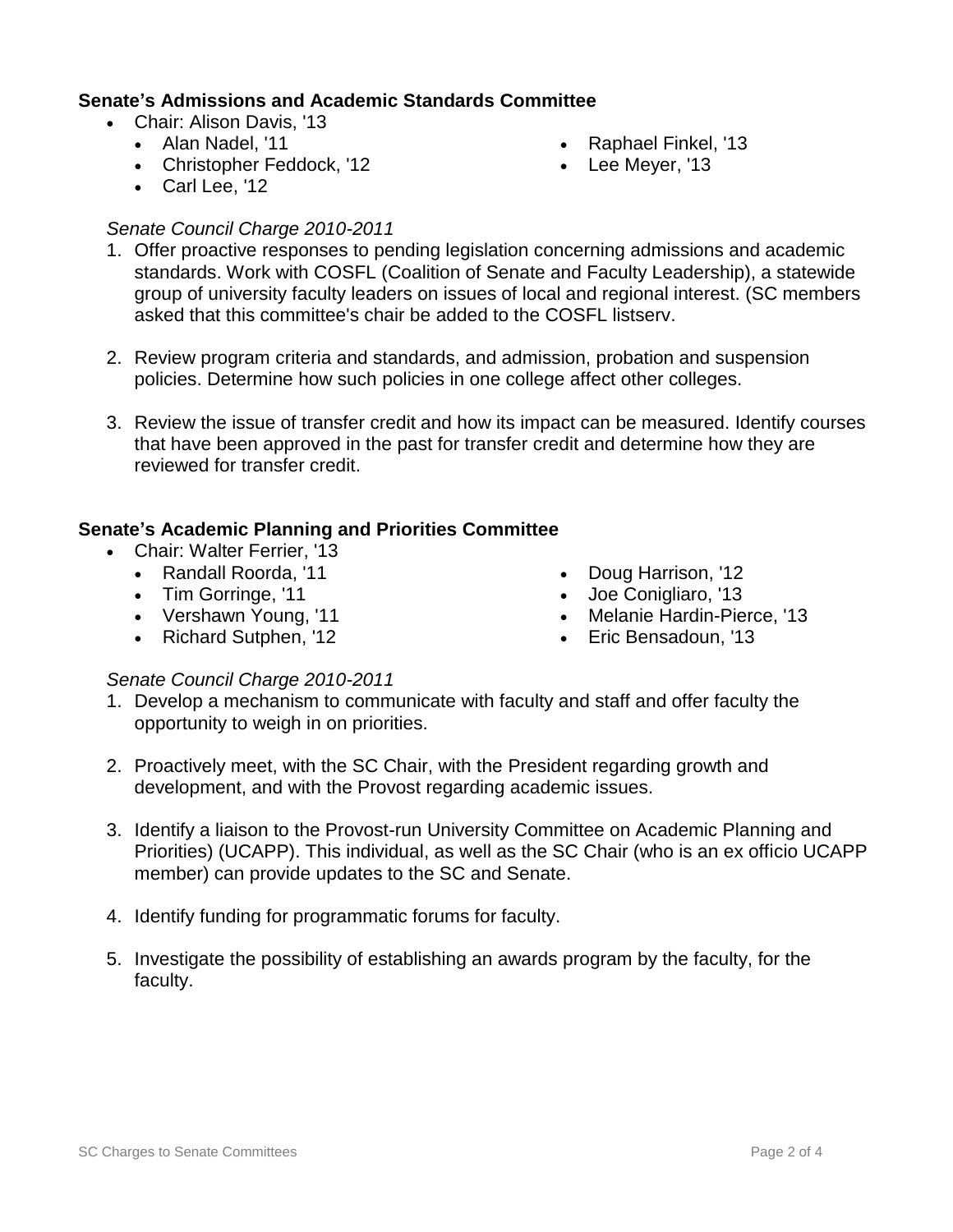## **Senate's Admissions Advisory Committee**

- Chair: Richard Mitchell, '11
	- Jenna Hatcher, '11
	- Ernie Yanarella, '11
	- VACANT (chair, Admissions & Academic Standards Committee), *ex officio nonvoting*
	- Don Witt (assistant provost for enrollment management), *ex officio nonvoting*
	- Mike Mullen (associate provost for undergraduate education), *ex officio nonvoting*
	- Roger Sugarman (designee of vice president for Institutional Research, Planning and Effectiveness), *ex officio nonvoting*

### *Senate Council Charge 2010-2011*

- 1. Offer a written report as per the committee's charge in the SR on the activities/changes that have taken place for the period of academic year 2001-2002 to the present.
- 2. Review the issue of transfer credit and how its impact can be measured.

#### **Institutional Finances and Resource Allocation**

- Faculty Chair: Shelly Steiner, '11 (US member)
	- Sonja Feist-Price, '11 (US)
	- James McCormick, '11 (US)
	- Clayton Thyne, '13 (US)
	- Don Hayes, '13 (US)
- Denny Haynes (SS)
- Bryan Back (SS)
- Patrick Jones (SS)
- Bart Miller (SS)

- 1. Review UK's budget and communicate with the Executive Vice President for Finance and Administration and the University Budget Office.
- 2. Ensure that detailed information from the administration is received and communicated to the faculty in a proper and timely manner, particularly information pertaining to potential, tentative plans for financial enhancements or reductions.
- 3. Explore further administrative oversight of the budget for UK Athletics and the relation of the Athletics budget to UK's general fund.
- 4. Ensure that a schedule of annual fiduciary deadlines/dates, as well as regular reports from pertinent financial areas, is maintained.